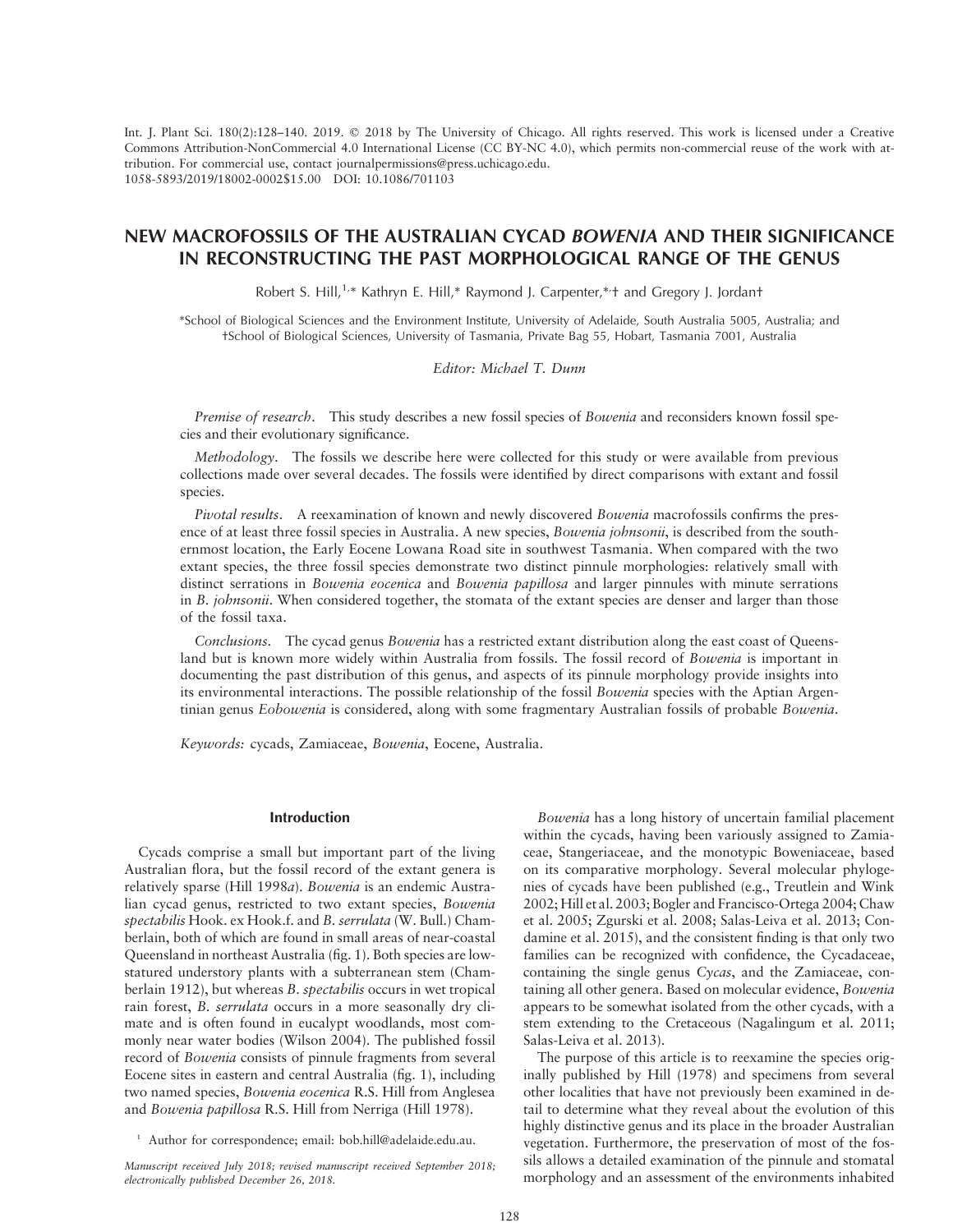



Fig. 1 Map of Australia, showing the distribution of the living Bowenia species (in gray) and the fossil localities considered in this study (in black). A color version of this figure is available online.

by these fossil species when they were alive. The recent description of Aptian fossils from Argentina assigned to Eobowenia (Coiro and Pott 2017) is also considered, since it is probably the most closely related fossil taxon to Bowenia.

## Material and Methods

#### Extant Specimens

Bowenia serrulata occurs near Gladstone in Queensland and Bowenia spectabilis occurs in northeast Queensland in areas surrounding Cairns (fig. 1). Five B. spectabilis specimens were collected from Butchers Creek in the Atherton Tablelands in Queensland (lat. 17°32′S, long. 145°69′E) directly for this study, and 35 specimens of B. spectabilis and 13 of B. serrulata were provided by the Queensland Herbarium (BRI), National Herbarium of Victoria (MEL), and Australian Tropical Herbarium (QRS).

#### Preparation of Cuticles of Extant Specimens

Cuticles were prepared using standard techniques. Most often, 1-cm² pieces of pinnule were cut from the margin halfway along the lamina. Pinnule pieces were placed into test tubes and covered in 80% ethanol v/v overnight. The ethanol was then replaced with a 2∶1 solution of 35% w/v hydrogen peroxide and 80% ethanol v/v and gently heated until the pinnule pieces turned translucent. The pinnule pieces were then rinsed with reverseosmosis (RO) water and placed under a dissecting microscope so that debris could be brushed away from the cuticle, which was then rinsed with RO water. Cuticles were then stained with crystal violet and mounted on slides in phenol glycerine jelly.

### Fossil Localities

New material and previously described or reported specimens were available from several sites.

#### Nerriga

The Nerriga locality is about 90 km east-northeast of Canberra in the southern tablelands of New South Wales (fig. 1). The fossil-bearing sediments are considered to be about 45 Myr old, which is close to the Early–Middle Eocene boundary (table 1). The macrofossil flora at Nerriga has been described as representing simple notophyll vine forest (Christophel 1980) as defined by Webb (1959). It is dominated by angiosperms, with several species of large and broad-leaved Lauraceae (Hill 1986), in conjunction with a common largeleaved Menispermaceae species attributed to a vine (Hill 1989) and several other entire- or serrate-margined leaf taxa (Hill 1982), along with the tropical Casuarinaceae genus Gymnostoma (Christophel 1980). The extinct cycad genus Pterostoma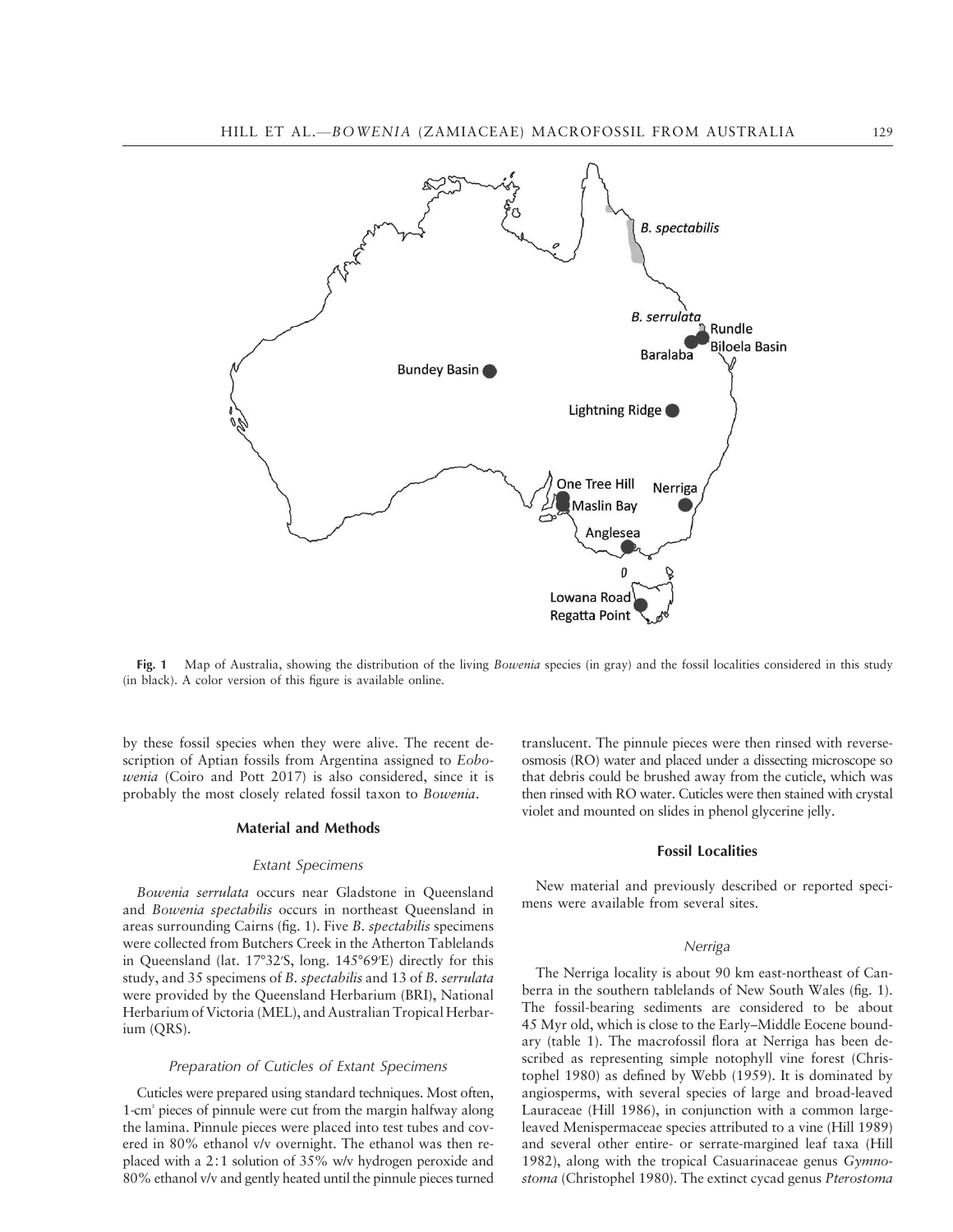| Location and Age of the Sites Containing the Macrofossii Specimens Considered in Detail |                                   |                                                              |  |  |
|-----------------------------------------------------------------------------------------|-----------------------------------|--------------------------------------------------------------|--|--|
| Site and location                                                                       | Age                               | References                                                   |  |  |
| Estancia Bajo Grande (lat. 46°57'S, long. 69°18'W)                                      | Aptian                            | Archangelsky 1966; Coiro and Pott 2017                       |  |  |
| Bundey Basin (lat. $\sim$ 22°39′S, long. 135°15′E)                                      | Late Campanian-Maastrichtian      | Carpenter et al. 2015                                        |  |  |
| Lowana Road/Regatta Point (lat. 42°11'S,<br>long. $145^{\circ}22'E$                     | Early Eocene                      | Carpenter et al. 2012                                        |  |  |
| Nerriga (lat. 35°07'S, long. 150°05'E)                                                  | Early-Middle Eocene boundary      | Wellman and McDougal 1974;<br>Truswell and Owen 1988         |  |  |
| Maslin Bay (lat. 35°13′S, long. 138°29′E)                                               | Early Middle Eocene               | McGowran et al. 1970                                         |  |  |
| Anglesea (lat. 38°25′S, long. 144°11′E)                                                 | Late Middle Eocene                | Christophel et al. 1987                                      |  |  |
| Rundle/Biloela Basin (lat. 23°40′S, long. 151°10′E)                                     | Late Eocene                       | Foster and Harris 1981; Rowett 1988;<br>Macphail et al. 2014 |  |  |
| Lightning Ridge (lat. 29°26'S, long. 147°58'E)                                          | Latest Oligocene–mid-Late Miocene | Carpenter et al. 2011                                        |  |  |
| Baralaba (lat. 24°11′S, long. 149°49′E)                                                 | Miocene                           | Wilson 2004                                                  |  |  |

Table 1

Location and Age of the Sites Containing the Macrofossil Specimens Considered in Detail

has also been recorded at Nerriga, as well as a fossil species of the extant cycad genus Lepidozamia (Hill 1980).

### Anglesea

The Anglesea coal mine is about 3 km northwest of the coastal town of Anglesea in Victoria (fig. 1), and the fossil-bearing sediments are considered to be of late Middle Eocene age (table 1). These sediments sit above the main coal seam as clay and clay sand lenses. The exact stratigraphic positions of the various lenses is unknown (Christophel et al. 1987). The macroflora at Anglesea is also dominated by angiosperms, but nonangiosperms include common fragments of the extinct cycad Pterostoma (Hill 1980) and several species and genera within the conifer family Podocarpaceae (Greenwood 1987; Hill and Scriven 1998). Angiosperm remains are very well preserved and diverse and include Gymnostoma (Casuarinaceae; Christophel 1980), Ebenaceae (Basinger and Christophel 1985), several Lauraceae species (Christophel et al. 1987), Proteaceae (Christophel 1984; Hill and Christophel 1988; Carpenter et al. 2016), Myrtaceae (Christophel and Lys 1986), and many other unidentified taxa. Christophel et al. (1987) regarded the Anglesea vegetation as being closest to extant Complex Mesophyll Vine Forest and considered that its composition and structure was similar to that of the vegetation at modern Noah Creek in northeast Queensland.

### Maslin Bay

The Maslin Bay locality is also now near coastal, about 35 km south of Adelaide in South Australia (fig. 1). The fossils were preserved within a single carbonaceous clay lens in the North Maslin Sands (Christophel and Blackburn 1978) that are considered to have formed in the early Middle Eocene (table 1). The Maslin Bay macroflora is highly diverse and dominated by broad-leaved angiosperms (Christophel 1994). Rare ferns (Lygodium; Rozefelds et al. 1992) and conifers, including Agathis in the Araucariaceae (Christophel and Blackburn 1978) and Willungia in the Podocarpaceae (Hill and Pole 1992), have been recorded. Several broad-leaved angiosperm taxa have been identified, including extinct genera of the Proteaceae (Blackburn 1981; Carpenter et al. 2006, 2016), Ceratopetalum (Cunoniaceae; Barnes and Hill 1999), and a deciduous leaved Nothofagus species (Nothofagaceae; Scriven et al. 1995). Many other taxa have been reported (e.g., Brachychiton, up to five Myrtaceae taxa, Ebenaceae, see Scriven 1993) but have not been formally described. Gymnostoma (Casuarinaceae) is also common (Christophel 1994). The flora as a whole has been compared with modern Complex Notophyll Vine Forest (Greenwood 1994).

#### Rundle Formation and Biloela Basin Sediments

The Rundle Oil Shale (Rundle Formation, Narrows Graben) occurs ∼25 km northwest of Gladstone in Queensland (fig. 1) and contains diverse but fragmented plant macrofossil remains (Rowett 1988), which are regarded as being most probably of Late Eocene age (table 1). The macroflora at Rundle is so far known only from dispersed cuticle, where diversity is high, angiosperms dominate, and Lauraceae is the prominent family (Christophel 1989).

New fossiliferous material from the Biloela Formation of the Biloela Basin west of Gladstone was collected for the current study from the Zillmere Exploration Data Centre of the Geological Survey of Queensland. This basin is proximal to the Narrows Graben, and the Rundle and Biloela Formation sediments discussed here are probably palynostratigraphically contemporaneous (table 1). New samples of dispersed cuticle were recovered from borehole GSQ Monto 5, which contains the type section of the Biloela Formation (Noon and Grimes in Noon 1982). Similar to the Rundle shale sediments, Lauraceae cuticles were abundant in Monto 5 (Macphail et al. 2014).

#### Lowana Road

The Lowana Road sediments are part of widespread and thick Early Eocene (table 1) sediments that occur in the Strahan region of Macquarie Harbour in southwest Tasmania (fig. 1). The Lowana Road fossil flora is a discrete assemblage within this general region and was derived from estuarine vegetation growing in a warm to hot and wet climate (Carpenter et al. 2012). A regional Early Eocene flora was reported by Pole (2007) from dispersed cuticular remains. Mangrove species (e.g., the southernmost record of the mangrove palm genus Nypa; Pole and Macphail 1996) occur widely, and the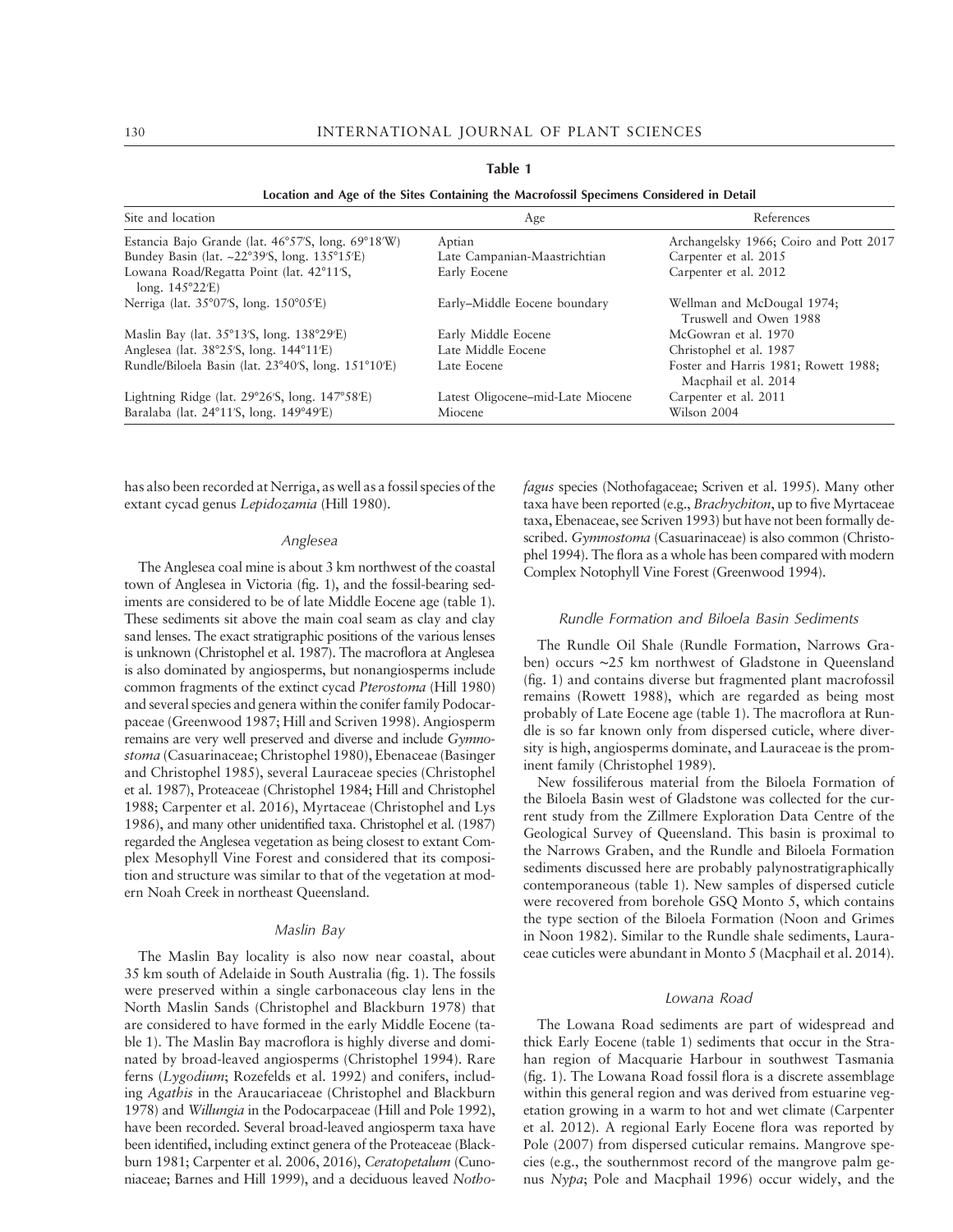Lowana Road assemblage also includes an extinct seed fern (McLoughlin et al. 2008), Lygodium (Rozefelds et al. 2017), and probable rainforest angiosperms (Carpenter et al. 2007; Conran et al. 2009). Conifer fossils are diverse and common regionally, and they include representatives of the Araucariaceae (Bigwood and Hill 1985; Hill and Bigwood 1987; Hill 1990), Cupressaceae (Paull and Hill 2009), and Podocarpaceae (Wells and Hill 1989; Hill and Carpenter 1991).

Other specimens considered here relied on published information and not direct observation of specimens. All localities are listed in table 1.

#### Fossil Specimens

The fossil pinnules from Nerriga and Anglesea are mummified and could be retrieved more or less complete from the encasing sediments. This was done by soaking sediment blocks in dilute aqueous hydrogen peroxide that was gently heated to dissociate the sediments, which were then sieved to retrieve the macrofossils. Individual specimens were gently brushed clean and photographed using transmitted light to best show the venation patterns. The Lowana Road specimens were too fragmentary to be removed from the encasing sediments. Large blocks of sediment were split along bedding planes to reveal pinnule remains, often with the venation preserved as impressions in the sediment and with large pieces of the organic remains of the pinnules still attached. Sediment impressions were photographed using low-angle reflected light to best highlight the venation pattern and pinnule margins.

Cuticle slides of six Bowenia eocenica specimens from the Anglesea site were borrowed from Melbourne Museum. Cuticle slides of the Lowana Road specimens were prepared by soaking organic pinnule fragments in 5% aqueous chromium trioxide solution until all organic matter except the cuticle had dissolved. The cuticle was then rinsed in distilled water, cleared briefly in 2% aqueous ammonia solution, rinsed again, and stained with safranin O. Cuticles were then mounted on microscope slides in phenol glycerine jelly. Some unstained cuticles were attached to aluminium stubs with double-sided adhesive and coated with a gold-carbon mix. They were examined with an XL30 scanning electron microscope (Philips, Amsterdam) operated at 10 kV.

Rundle and Maslin Bay specimens consisted of dispersed cuticle only and were available from existing collections that formed the basis of detailed studies by Rowett (1988) and Scriven (1993), respectively. The cuticle slides form part of the David T. Blackburn Palaeobotany Collection at the University of Adelaide. Cuticles were rephotographed using an Olympus AX70 compound microscope fitted with an Olympus UC50 digital camera. Fragments of Bowenia cuticle from the Biloela Basin were recovered by sieving from associated sediments and prepared as for the Lowana Road cuticles.

The holotype, and only specimen of B. papillosa, was retrieved from the South Australian State Herbarium, where it is stored. Unfortunately, the accompanying cuticle slide could not be located, so a new cuticle slide was prepared from the remaining pinnule fragments. Observations made here came from this new slide, the existing published images, and some extra photographs that were not published in the original article (Hill 1978).

### **Results**

### Fossil Identification

The pinnule fossils from Nerriga and Anglesea have previously been described as species of Bowenia (Hill 1978). Bowenia pinnules have very distinctive serrate or entire margins and simple dichotomously branching venation without anastomoses. When serrations are present, they are the termination point for veins; in entire-margined pinnules, veins terminate at the margin without forming a serration. Thomas and Bancroft (1913) noted that Bowenia pinnules are amphistomatic but with significantly fewer stomata on the adaxial surface. They also recorded the guard cells as being situated practically at the level of the epidermis and less sunken than in any other cycad genus except Stangeria. Pant and Nautiyal (1963) added to this description by noting that rounded or oval hair scars are usually present above and between the veins on the abaxial surface and along the pinnule margins. According to Greguss (1968), Bowenia can be readily distinguished from other extant cycad genera because it has stomata scattered on the upper pinnule surface (2– 5 stomata  $mm^{-2}$ ) and grouped in bands on the lower surface  $(55-60 \text{ stomata mm}^{-2})$ . Also, in comparison with other cycads, the epidermal cell walls are mostly thin.

Given the combination of characters listed above, assigning a fossil to Bowenia should be relatively straightforward, provided a pinnule or a significant fragment of one is preserved and cuticle morphology is well preserved. This is the case for fossils from Nerriga, Anglesea, and Lowana Road. The fossils from Maslin Bay, Rundle, and the Biloela Basin consist of dispersed cuticle only. The Rundle dispersed cuticle fragments are quite common and include some with margins attached and serrations sometimes present. A combination of the cuticular morphology, presence of serrations, and veins that terminate in them mean that these fossils can be assigned to Bowenia with confidence. The Maslin Bay taxon is represented by rare fragments of dispersed cuticle. While this cuticle is consistent with Bowenia, no pinnule margins have been recovered and assignment to the genus is less certain. However, the cuticular morphology of this taxon is consistent with Bowenia and matches no other extant cycad. The same justification applies for the Biloela Basin specimens. The generic identification of these specimens has been complicated by the recent description of the fossil cycad genus Eobowenia by Coiro and Pott (2017). The significance of this genus is considered in detail later.

### Reconsideration of the Previously Described Species

### Bowenia papillosa

Hill (1978) described B. papillosa from the basal half of a single pinnule and the rachis to which it was attached. This exceptionally well-preserved fossil was assigned to a new species of Bowenia because of the presence of unicellular papillae, which occur over the veins, more commonly on the upper than on the lower pinnule surface. The other notable feature of this fossil is the clear preservation of numerous dichotomously branching veinlets arising from the veins. In reconsidering this specimen, it was noted that in the original illustra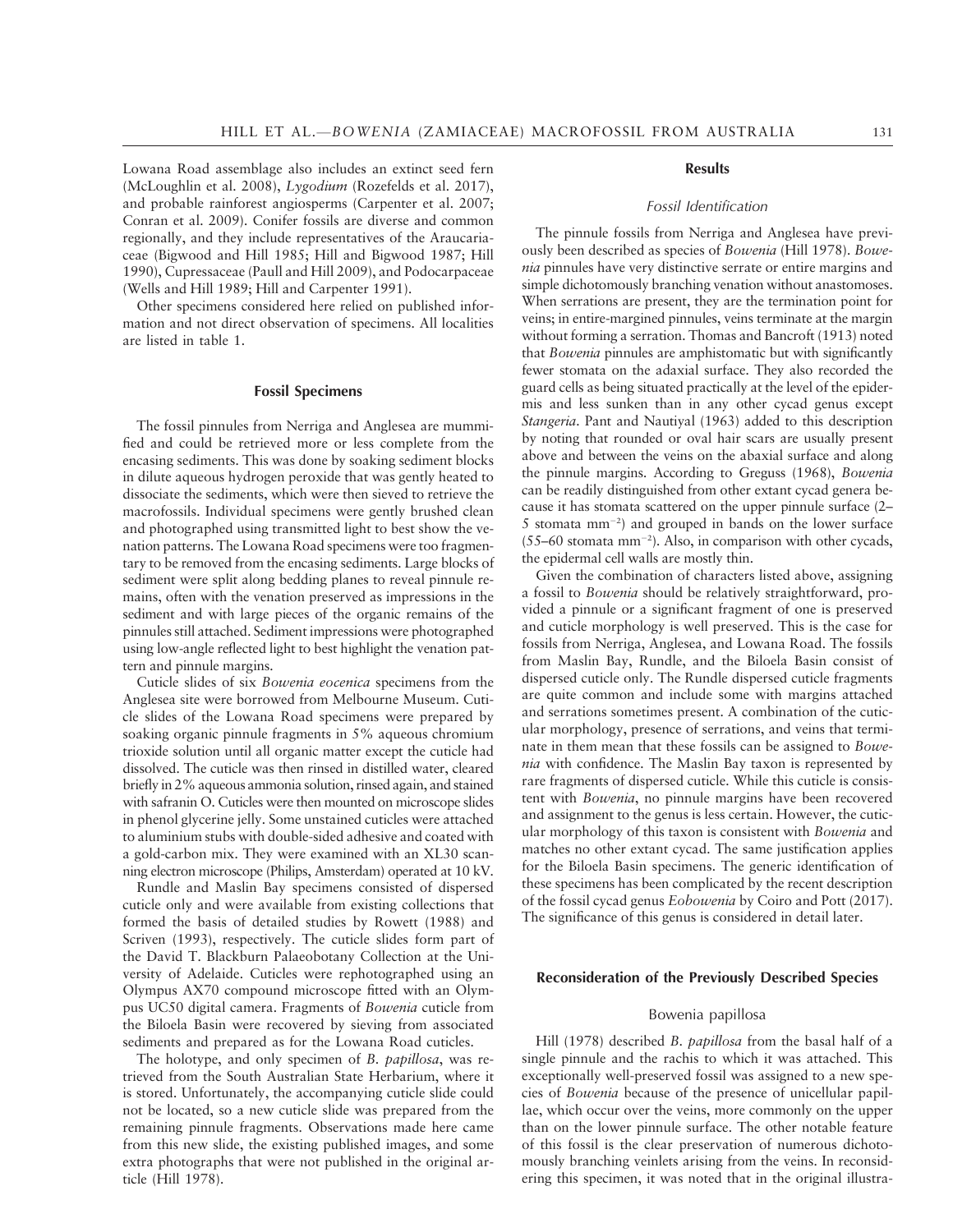tion of the specimen (fig. 2 in Hill 1978) the pinnule and rachis, which were separated from each other during recovery of the fossil from the sediment, were almost certainly illustrated the wrong way around. In all living Bowenia specimens examined, the lateral pinnules are asymmetrical, with the more convex margin being on the apical side of the whole leaf. The B. papillosa specimen illustrated by Hill (1978) has the convex side presented toward the base. That has been corrected in the illustration of this specimen here (fig. 2B). This specimen is smaller than pinnules of either of the extant species (table 2; fig. 2A), although some Bowenia serrulata pinnules overlap this size range. Bowenia papillosa also has distinctly smaller and less dense stomata than either of the extant species (table 2).



Fig. 2 Pinnules of extant and fossil Bowenia. A, Bowenia serrulata, cleared pinnule of the extant species, showing the serrate margin and dichotomously branching veins that all arise from the pinnule base. All veins terminate in serrations. B, Holotype and only specimen of Bowenia papillosa from Nerriga (N-0114), with the basal half of a single pinnule preserved. The attachment of the pinnule to the rachis is in the opposite direction to that figured in Hill (1978) and more likely reflects the orientation of the pinnule. Venation is very similar to that of B. serrulata, with veins terminating in serrations. C–H, Specimens of Bowenia eocenica from Anglesea (C = AN2293, D = ANb3000, E = AN2167, F = 2172/  $2094$ ,  $G = ANb3001$ ,  $H = P52689a$ ). The venation is very similar to B. serrulata, except that in each specimen there is a rudimentary midvein at the base of the pinnule that extends for up to one-quarter of the length of the pinnule. Veins terminate in serrations. H is the holotype of this species. I–K, Specimens of Bowenia johnsonii from Lowana Road, including the holotype I (I = LO-4, J = LO-5, K = LO-7). Venation is very similar to B. serrulata, with veins terminating in very small serrations. Scale bars =  $0.5$  cm.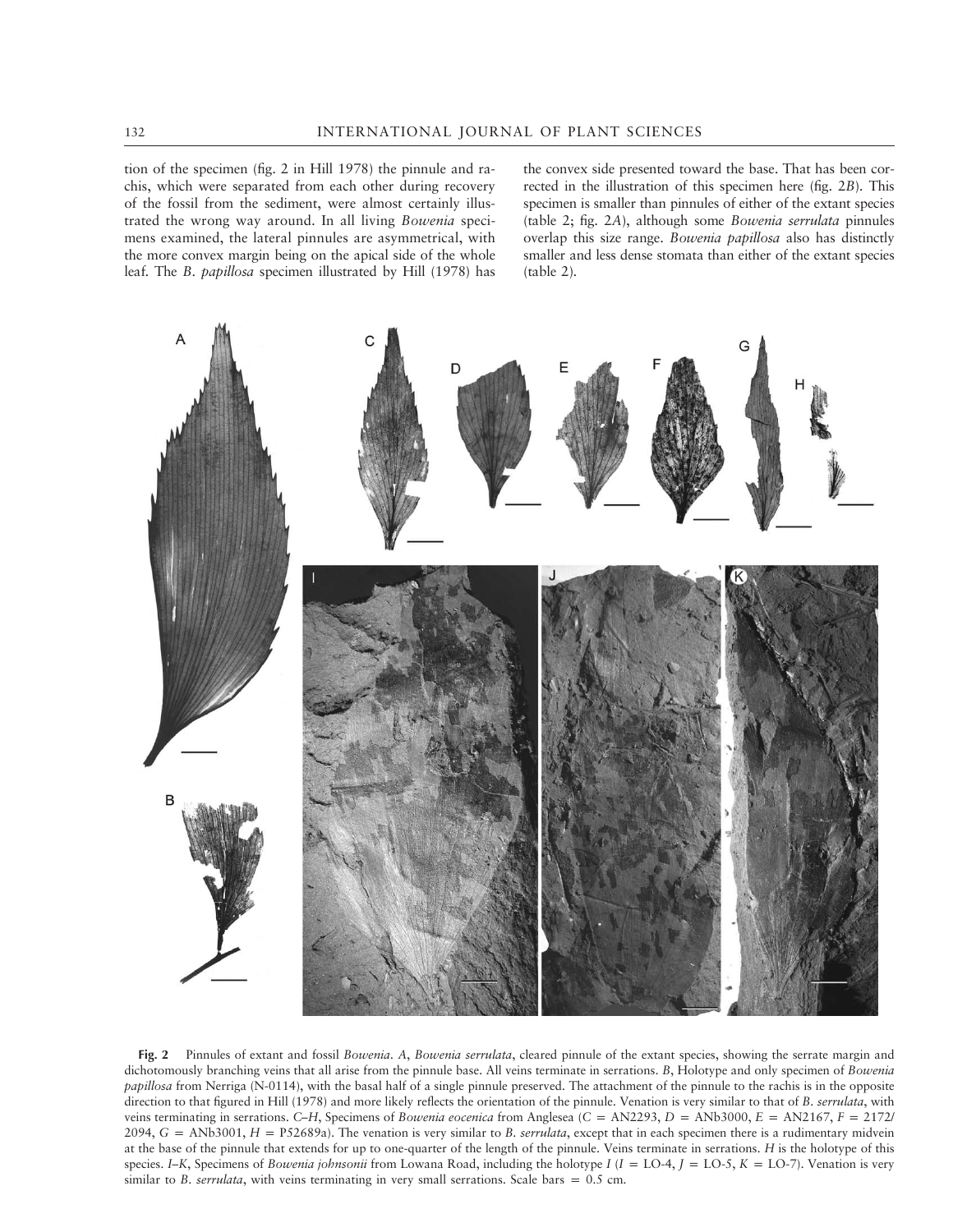| Mean Pinnule Size and Stomatal Traits $(\pm SD)$ of All <i>Bowenia</i> Species Considered |                              |                    |                                                               |                           |  |  |
|-------------------------------------------------------------------------------------------|------------------------------|--------------------|---------------------------------------------------------------|---------------------------|--|--|
| Species                                                                                   | Pinnule area $\text{(mm}^2)$ | Serrations         | Stomatal density, abaxial surface (stomata mm <sup>-2</sup> ) | Stomatal size $(\mu m^2)$ |  |  |
| B. eocenica                                                                               | $137 \pm 60$                 | Intermediate       | $35 \pm 4$                                                    | $1246 \pm 187$            |  |  |
| B. papillosa                                                                              | 263                          | Intermediate       | $29 \pm 5$                                                    | $1390 \pm 83$             |  |  |
| B. johnsonii                                                                              | $1061 \pm 240$               | Small              | $35 \pm 11$                                                   | $1503 \pm 286$            |  |  |
| Maslin Bay                                                                                | Unknown                      | Unknown            | $41 \pm 2$                                                    | $1588 \pm 154$            |  |  |
| Rundle                                                                                    | Unknown                      | Intermediate-large | $44 \pm 4$                                                    | $1422 \pm 103$            |  |  |
| Bundey Basin                                                                              | Unknown                      | Unknown            | Unknown                                                       | $1232 \pm 233$            |  |  |
| B. serrulata                                                                              | $1772 \pm 1129$              | Large              | $48 \pm 10$                                                   | $2010 \pm 321$            |  |  |
| B. spectabilis                                                                            | $2567 \pm 873$               | Absent or small    | $48 \pm 16$                                                   | $2003 \pm 338$            |  |  |
| Eobowenia incrassata                                                                      | $32 \pm 2$                   | Disorganized       | Unknown                                                       | $1045 \pm 203$            |  |  |

| Table 2                                                                     |  |  |  |  |
|-----------------------------------------------------------------------------|--|--|--|--|
| $\alpha$ for the state $\alpha$ such that $\alpha$ is the state of $\alpha$ |  |  |  |  |

Note. Where the species name is uncertain, the fossil location is listed.

#### Bowenia eocenica

Bowenia eocenica was described from two small fragments of what was probably a single pinnule retrieved from the Anglesea sediments (Hill 1978). While these fragments are small, they preserve important parts of the pinnule, since one demonstrates that the margin is regularly serrate and the other shows what appears to be a rudimentary midvein at the base of the pinnule (fig. 2H), a feature otherwise not seen in the genus. The cuticle lacks the papillae of B. papillosa and this, along with the presence of the rudimentary midvein, justified its placement in a separate species. Since the publication of this species in 1978, thousands of mummified leaves, mostly angiosperms, have been collected from the Anglesea sediments and most are now housed at Melbourne Museum. Several nearly complete specimens of fossil Bowenia pinnules were retrieved during this process and available for this study.

With complete pinnules available, there are important features that can be considered in more detail. First, since all of these pinnules have a rudimentary midvein at the base of the pinnule, they belong to B. eocenica (fig. 2C-2H cf. fig. 2A). Second, it is clear that the pinnules of B. eocenica from Anglesea are smaller (in length, width, and area) than those of either of the extant species (table 2), although as with B. papillosa, there was some overlap with B. serrulata.

An examination of the cuticular morphology of new specimens of B. eocenica from Anglesea confirms the details of the original description. However, several trichome bases were observed, and in some cases what appears to be a basal cell of the trichome is also preserved (fig. 3A). These structures are different than the papillae described for B. papillosa. Bowenia eocenica has significantly smaller stomata than either of the extant species and also fewer per unit area (table 2).

#### Specimens from New Locations

#### Lowana Road

The Early Eocene Lowana Road sediments (fig. 1) have yielded a large number of complete and fragmentary pinnules (fig. 2I– 2K). These pinnules are larger than those of the specimens from Nerriga and Anglesea, but on average they are smaller than either of the extant species, although they overlap the size range of both (table 2). They consistently lack a midvein, which separates them from B. eocenica, and no papillae have been observed, which separates them from B. papillosa. They have the typical Bowenia stomatal morphology (fig. 3B). Rare trichome bases are preserved, but there is no evidence of the basal trichome cell that was present in some B. eocenica specimens. The scanning electron micrographs of this species show the very thin cuticle, including that around the stomata (fig. 3C, 3D). However, some epidermal cells have much thicker cuticle, which shows as a darker stained cell in the light micrographs (fig. 3B). An important feature of these pinnules is the size and shape of the serrations. While they are clearly present, they are relatively small and represent rounded indentations rather than the obvious and relatively large teeth of extant B. serrulata (fig. 4D cf. fig. 4A) or those of the two fossil species, B. eocenica and B. papillosa (fig. 4B, 4C). Some specimens of extant Bowenia spectabilis have serrations that are virtually identical to those of the Lowana Road specimens (fig. 4D cf. fig. 4E). This means that either the fossils represent B. spectabilis, or a new species should be established in recognition of the large spatial and temporal separations of fossil and extant specimens and the possibility that reproductive or other vegetative characters may have been distinct. We favor the latter option, given that all the fossil specimens examined are serrate, whereas serrate pinnules are rare in B. spectabilis (Johnson 1959; Wilson 2004), and the Lowana Road fossils have significantly smaller and less dense stomata than either of the extant species (table 2) and larger pinnules than B. serrulata. Therefore, we place the Lowana Road fossils in a new species of Bowenia, here named B. johnsonii.

#### Rundle/Biloela Basin

Dispersed cuticle fragments from the probable Late Eocene sediments at Rundle in Queensland (fig. 1) were identified as Bowenia by Rowett (1988). Rowett (1988) considered that papillae occur on at least some of the specimens, especially on the upper surface, and he hence assigned these specimens to B. papillosa. We had access to some but not all of Rowett's dispersed cuticle slides and new cuticle specimens of Bowenia from the Biloela Basin, which probably belong to the same taxon. Some possible papillae bases were observed (fig. 3E, although these may more plausibly be trichome bases without the basal cell preserved), as were trichome bases with the basal trichome cell in place (fig. 3F). This suggests an affinity with B. papillosa, but more complete specimens may lead to a different conclusion. Some specimens included fragments of the pinnule margin, confirming the presence of well-developed serrations at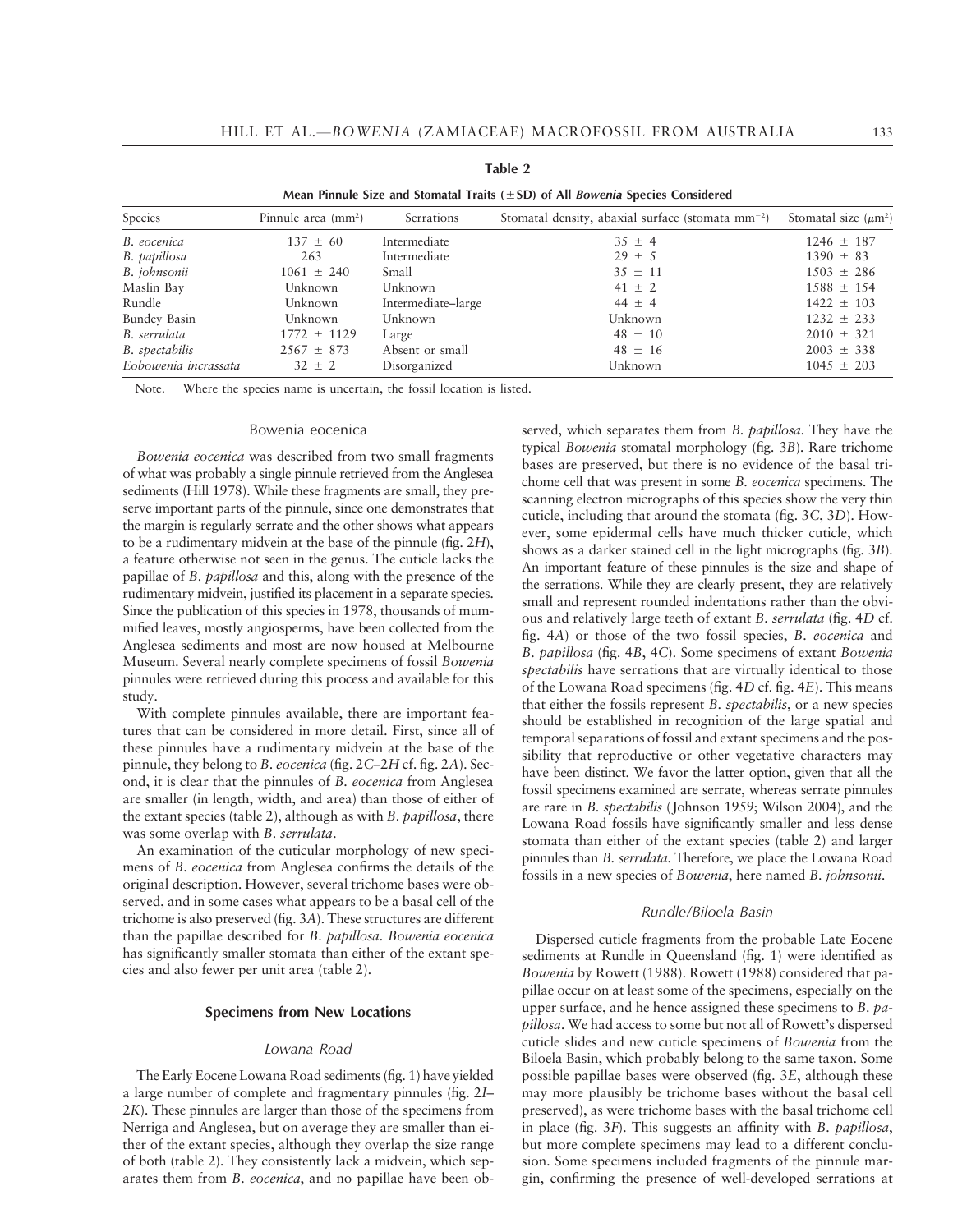

Fig. 3 Light micrographs (LMs) and scanning electron micrographs (SEMs) of fossil Bowenia cuticles. A, LM of the adaxial pinnule surface of Bowenia eocenica from Anglesea, showing a trichome base with a cylindrical basal trichome cell (AN2094); scale bar = 120  $\mu$ m. B, LM of the abaxial pinnule surface of Bowenia johnsonii from Lowana Road, showing stomata among characteristic cycad epidermal cells (LO-5). Note the darker staining epidermal cells, indicating thicker cuticle over those cells; scale bar = 100  $\mu$ m. C, SEM of the abaxial pinnule surface of B. johnsonii from Lowana Road, showing the inner cuticular surface, with characteristic cycad stomata (LO-4). The cuticle has cracked over some cells where it is thicker, a state represented by the darker staining cells in the LMs; scale bar =  $100 \mu m$ . D, SEM of the adaxial pinnule surface of B. johnsonii from Lowana Road, showing the inner cuticular surface, with characteristic cycad epidermal cells (LO-5). Note the cracking of the cuticle over cells where the cuticle is thicker, as in C; scale bar = 100  $\mu$ m. E, LM of the adaxial pinnule surface of Bowenia from Rundle, showing two possible papillae surrounded by dark staining cells (R-007); scale bar = 50  $\mu$ m. F, LM of the adaxial pinnule surface of Bowenia from Biloela Basin, showing a trichome base with a cylindrical basal trichome cell (R-005); scale bar = 25  $\mu$ m.

least 2 mm long, similar to those seen in B. serrulata, and much larger than those in the single specimen of B. papillosa (fig. 4F cf. fig. 4A, 4B). Further specimens may show that this taxon is distinct from B. papillosa in having much larger serrations, possibly within the range of the extant species. Hence, these fragmentary specimens, while distinct from Eobowenia and clearly belonging to Bowenia, will not be assigned to a species until more complete specimens are obtained.

### Maslin Bay

Dispersed cuticle fragments from the Middle Eocene Maslin Bay sediments were assigned to Bowenia by Scriven (1993). Her slides were available to us, and we found a small number of fragmentary specimens consistent with Bowenia. However, no trichome bases or papillae were observed and no margin is preserved, so these specimens remain identified at the generic level only, and even that is not certain given the cuticular morphology of Eobowenia (see "Discussion").

#### Other Specimens

Four other possible records of Bowenia deserve brief consideration. Carpenter et al. (2015) described a Late Campanian-Maastrichtian flora from the Bundey Basin, which is ~140 km northeast of Alice Springs in the Northern Territory (fig. 1). The diverse dispersed cuticle macroflora described includes one specimen (their Fig. 7F) that they described as "?Bowenia." This cuticle fragment contains several stomata and is completely consistent with extant Bowenia, but they are also very similar to Eobowenia. The stomatal size of this specimen is close to that of all fossil Bowenia species (table 2). This represents the oldest known fossil record of the Bowenia lineage in Australia, but the fragmentary nature of the cuticle precludes it being assigned to a species. Hill (1998b) reported Bowenia from the Regatta Point site near Strahan in southwestern Tasmania (fig. 1), and Pole (2007) assigned dispersed cuticle specimens from sediments in the region to *B. eocenica*, despite the diagnosis for that species requiring details of pinnule morphology (Hill 1978). Here we regard all these fossils as probably belonging to B. johnsonii, noting that Early Eocene sediments are widespread in the Strahan region and that there appear to be many other fossil taxa in common between the Lowana Road assemblage and Regatta Point. Rowett (1998) recorded dispersed cuticle of Bowenia from the early Middle Eocene North Maslin Sands at One Tree Hill in South Australia (fig. 1). While this taxon was not illustrated, it may have been conspecific with the specimens recorded from the contemporaneous and geographically proximal Maslin Bay locality (see above). Carpenter et al. (2011) described a single specimen from the possibly latest Oligocene to mid–Late Miocene sediments at Lightning Ridge (fig. 1) as "?Bowenia," stating that the specimen "could be interpreted as the base of an apparently robust pinna fragment showing stout, occasionally dichotomising veins arising from a constricted base and lacking a midvein."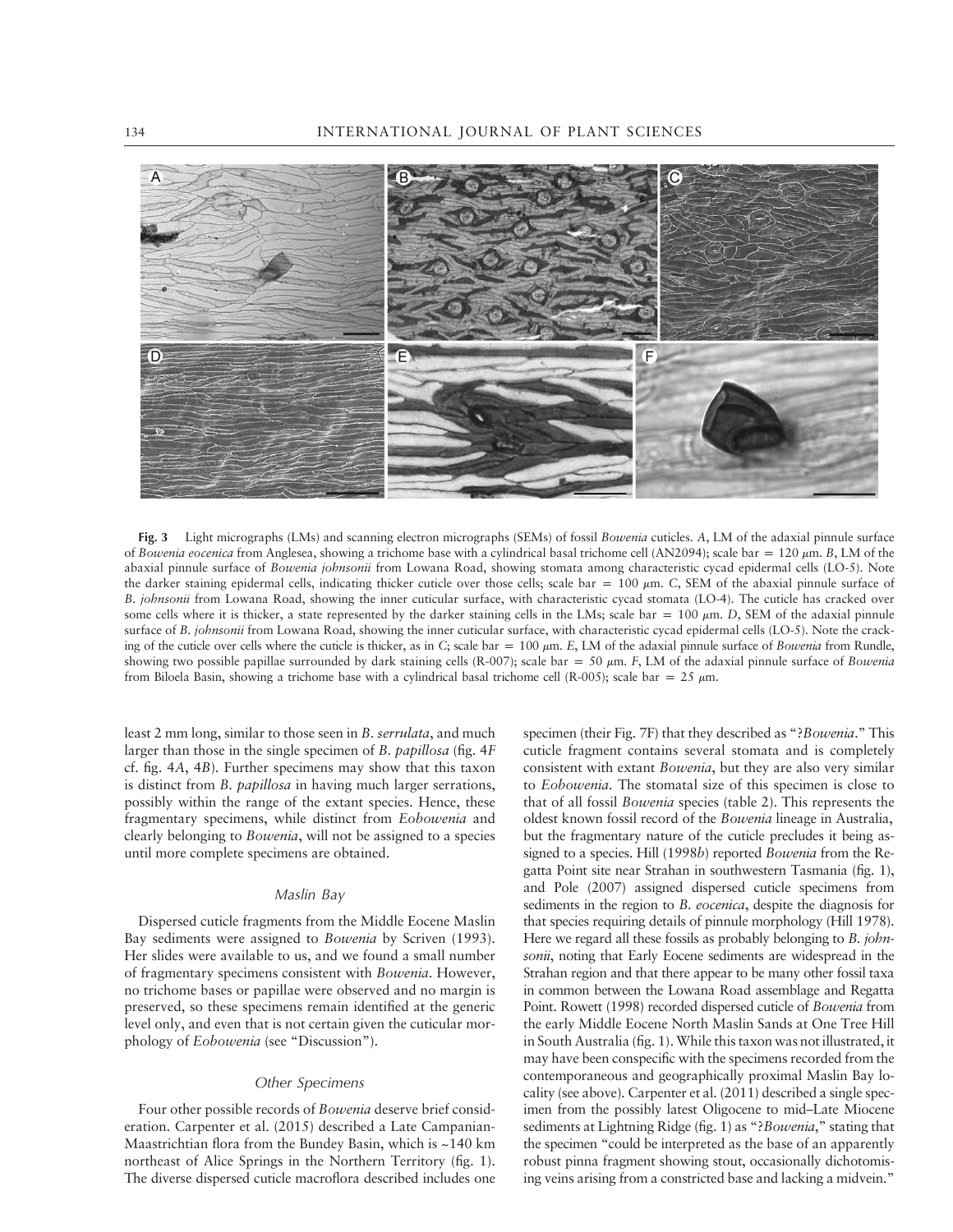

Fig. 4 Details of the margin of fossil and living Bowenia species. A, Bowenia serrulata, showing well-developed serrations with a vein terminating in each. B, Bowenia papillosa from Nerriga (N-0114), showing a well-developed serration, which is smaller than most of those of B. serrulata, but approximately in proportion to the difference in pinnule size. C, Bowenia eocenica (AN2293), showing well-developed serrations that are similar in size to those of B. papillosa. D, Bowenia johnsonii (LO-5), showing very small and rounded serrations that are quite distinct from all the other fossil species. E, Bowenia spectabilis, a rare specimen with serrations that are small and rounded and almost identical to those of B. johnsonii. F, Bowenia from Rundle (after Rowett 1988). Note the relatively large size of this serration, which is very similar to those of B. serrulata. Scale bars  $= 1$  mm.

This specimen is very similar to both fossil and extant pinnules of Bowenia in its size, shape, and venation, and is very likely to represent a fossil occurrence of the genus, but the lack of cuticle preservation and of a margin to the pinnule precludes a definite identification. Finally, Wilson (2004) noted a Miocene occurrence of Bowenia at Baralaba in central Queensland (fig. 1), but in the absence of illustrations or any other confirmation of the record, this is not considered further here.

### The Significance of Eobowenia

Coiro and Pott (2017) described the new fossil genus, Eobowenia, from the Aptian locality at Estancia Bajo Grande, Santa Cruz Province, Argentina. The cuticle morphology of Eobowenia is very similar to extant Bowenia, and in the absence of sufficiently complete and well-preserved pinnules of the former, it may be impossible to separate the two genera. The single species of Eobowenia, Eobowenia incrassata, is described as having pinnate leaves with leaflets subopposite and with a broad base and serrate margins. A delicate midvein is reported, but the evidence for this is sparse (fig. 5A, 5B).

The specimen illustrated by Coiro and Pott (2017; fig. 5B) is listed as the epitype, and they did not illustrate the holotype, which was originally described as Almargemia incrassata by Archangelsky (1966). The illustration in Archangelsky's article is not high quality by today's standards, but we were able to source a high-quality image of the holotype courtesy of S. Archangelsky and L. C. A. Martínez (fig. 5A). Artabe and Stevenson (1999) also illustrated this species (their fig. 2C, reinterpreted here as fig. 5C), and while there is no scale bar, the specimen is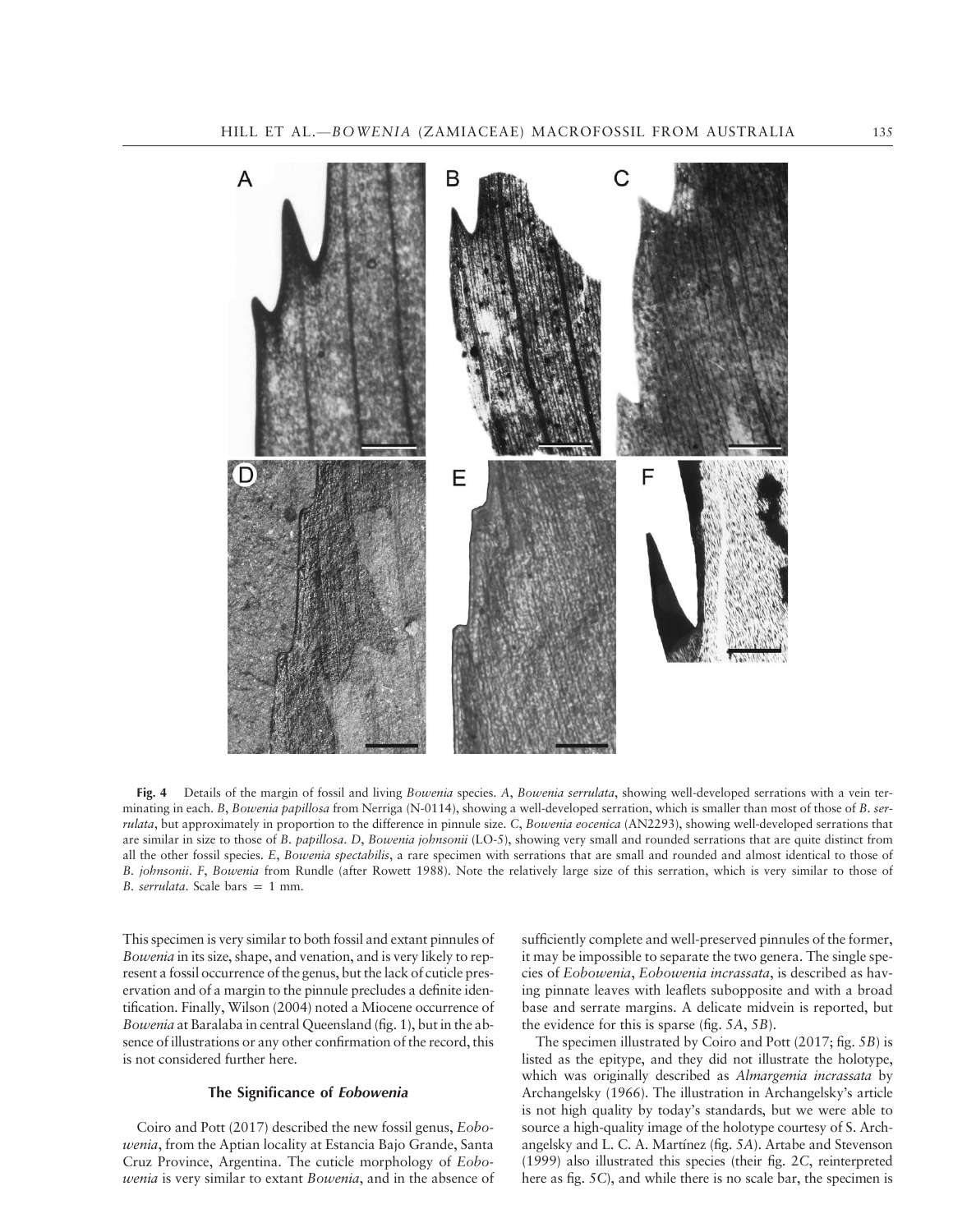

Fig. 5 Illustrations of *Eobowenia incrassata.* A, Holotype, showing the apex of the leaf (top right), with a poorly defined and lobed terminal pinna and with several pinnae arising from the main leaf axis below this. The attachment of each pinna is broad but is considerably narrower than the widest part of the pinna. These pinnae appear to have poorly defined lobes or teeth; scale bar = 5 mm. B, Drawing of the isotype of E. *incrassata*, showing some of the poorly preserved veins. There may be evidence of a midvein here, but it is not compelling. Redrawn from Coiro and Pott (2017); scale bar = 5 mm. C, Drawing of part of a leaf of E. incrassata, showing the middle portion of the leaf, with relatively well-defined pinnae that have broad attachments at the base, probably broader than that observed in the holotype. This specimen is redrawn from Artabe and Stevenson (1999). No scale bar was provided, and the original of this specimen has not been located. It is shown here with an estimated size based on 5B, but this is probably at the lower end of the potential size range.

informative in appearing to represent pinnae from the middle of a leaf.

It is possible that E. incrassata has a close relationship with Bowenia (Coiro and Pott 2017), but if so, some significant changes in leaf morphology in Bowenia took place in the ∼65 Myr prior to the Early Eocene. However, it is clear that if fossils are found with cuticular morphology preserved, but with little detail of the whole pinna, then these fossils probably cannot be assigned with certainty to either Eobowenia or Bowenia.

### **Systematics**

Order—Cycadales E. Pfitzer. Ubersicht der Naturlichen Systems der Pflanzen. 28. 1898.

Family—Zamiaceae P.F. Horaninow. Prima Lineae Systemis Naturae. Sty. Petersburg. 1834.

Genus—Bowenia Hook. ex Hook.f.

Species—Bowenia johnsonii R.S.Hill, K.E.Hill, Carpenter et Jordan sp. nov. (Figs. 2L–2K, 3B–3D, 4D)

Diagnosis. Bowenia fossils without evidence of reproductive structures. Pinnules 94 (77–104) mm long, 29 (21–34) mm wide, midvein absent, veins terminating in small rounded teeth. Trichome bases rare on epidermis, papillae absent.

Etymology. Named in memory of Dr. L.A.S. Johnson, who wrote the seminal work on Australian cycads.

Holotype. LO-4, stored at the School of Biological Sciences, University of Tasmania.

Repository. School of Biological Sciences, University of Tasmania.

Type locality. Lowana Road, southwestern Tasmania (lat. 42°11′S, long. 145°22′E).

#### Comparison of Fossil and Living Species

Of the two extant species, Bowenia spectabilis has the largest pinnules, and these are usually entire-margined, except for occasional specimens in more open vegetation that bear small, or sometimes large, serrations (Wilson 2004). Bowenia serrulata has, on average, significantly smaller pinnules than B. spectabilis (table 2) and consistently much more prominent serrations, and it also occurs in more open vegetation and in a generally warmer and drier climate than B. spectabilis (Wilson 2004). Two of the fossil species, *B. eocenica* and *B. papillosa*, have small pinnules with serrations of intermediate size and low stomatal density and size compared with the other fossil and extant species (table 2). Bowenia johnsonii has significantly larger pinnules than B. eocenica but has smaller serrations and a low stomatal density and size that are similar to B. eocenica and B. papillosa.

The common trichome type in Bowenia is typical of cycads in having a thickened complex base and a basal trichome cell that is cylindrical and terminates presumably where another trichome cell was once attached (fig. 3A, 3F). This trichome structure is common in the Zamiaceae (Stevenson 1981) and has been illustrated by, for example, Acuña-Castillo and Marín-Méndez (2013) from Zamia (now Chigua) restrepoi. The papillae in B. papillosa have not been recorded in other cycads.

One of the most distinctive features of the fossil Bowenia species is the rudimentary midvein in B. eocenica. Hill (1978) noted this feature in the pinnule fragment he described, stating that the "dichotomously branching veins arise alternately at the base of the pinnule over a greater distance than in the other species and the central vein gives the appearance of a midvein." This rudimentary midvein occurs in every B. eocenica pinnule (fig. 2C–2H) but is absent from all other fossil and living Bowenia species examined. Midveins are a striking feature of Cycas species, but they also occur in some Zamiaceae species. Stevenson et al. (1996) concluded that there are two types of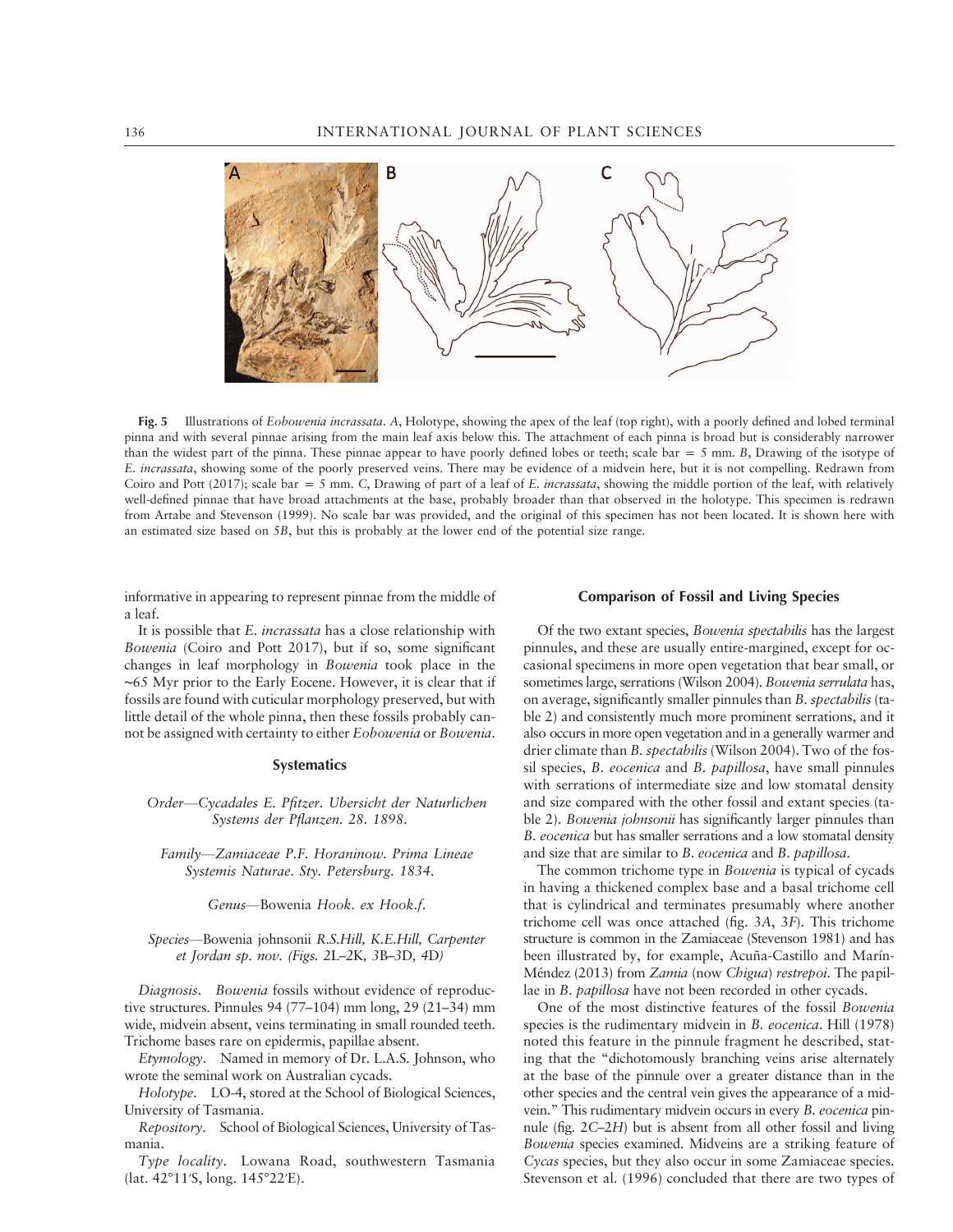midvein in cycads: "a simple mid-vein composed of a single vein (e.g., Cycas) and a compound mid-vein composed of two or more veins (e.g., Stangeria)." They also noted the presence of compound midveins in the extant genus Chigua, and perhaps the closest to the situation seen in B. eocenica among the extant Zamiaceae species is in Chigua restrepoi (Stevenson 1990; fig. 6A). In this species a clearly defined midvein extends for about two-thirds of the length of the pinnule, with side branches occurring at high angles, sometimes branching dichotomously, before every vein ends in a serration. This venation pattern is very similar to that of B. eocenica, except that in the latter the midvein extends only about one-quarter of the length of the pinnule before disappearing among high-angle dichotomously branching veins that all terminate in serrations (fig. 6B). Bowenia eocenica is intermediate between the pattern seen in C. restrepoi and B. serrulata (fig. 6B cf. fig. 6A, 6C). Part of a fossil pinnule that has very similar venation to C. restrepoi, but with an even more robust midvein, has been recovered from Early Cretaceous sediments in Patagonia (Passalia et al. 2010; fig. 6D), showing that a strong midvein in pinnules was present in Gondwanan cycads long before B. eocenica was growing in southeastern Australia. As noted above, Eobowenia incrassata is described as having a delicate midvein (Coiro and Pott 2017), but the evidence for this is not compelling (fig. 5B) and is well short of the midvein in B. eocenica. We do not have enough evidence at present to know whether B. eocenica represents a link to a Bowenia ancestor that had pinnules with a midvein that was lost over time or whether it represents an isolated instance of developing a midvein that did not persist through to the present. It is important to note that because Bowenia is the only extant cycad with bipinnately compound leaves, the rachis bearing the pinnule is therefore probably equivalent to a pinna midvein (Stevenson

B

Fig. 6 Line drawings of the venation of pinnules of selected fossil and living cycads. A, Extant Chigua restrepoi (modified from Stevenson et al. 1996; Uzunova et al. 2001). Note the midvein that runs for about two-thirds of the length of the pinnule and the high-angle dichotomously branching veins that arise from it and terminate in serrations. B, Fossil Bowenia eocenica (AN2293). Note the rudimentary midvein that runs for about one-quarter of the length of the pinnule and the high-angle dichotomously branching veins that arise from it and terminate in serrations. C, Extant Bowenia serrulata. Note the lack of any midvein and the dichotomously branching veins that terminate in serrations. D, Fossil Restrepophyllum chiguoides (modified from Passalia et al. 2010). Note the well-developed midvein and the high-angle dichotomously branching veins that arise from it and terminate in serrations. Scale bar = 2 cm for A, 1 cm for B–D.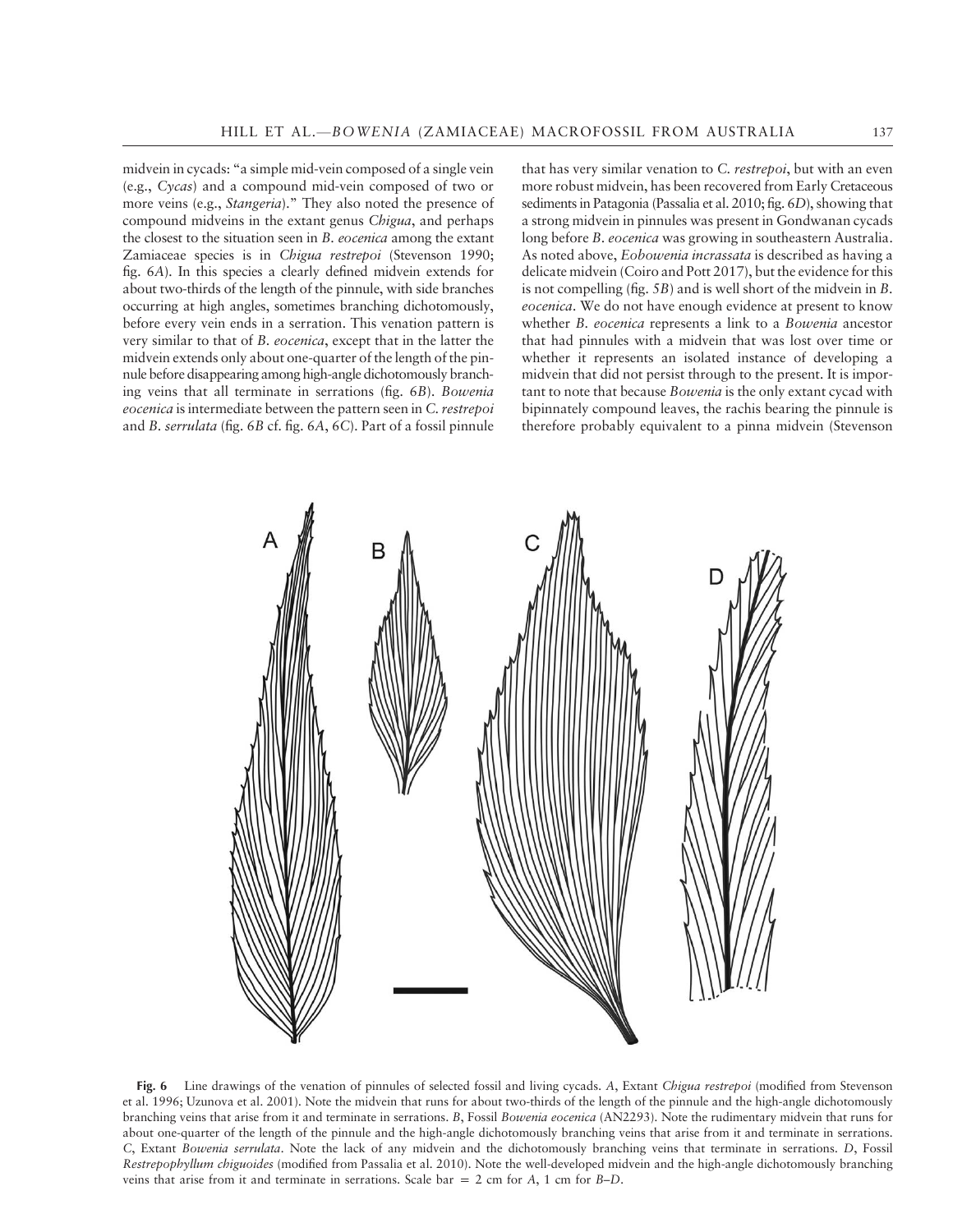et al. 1996), and hence the comparison of venation patterns of B. eocenica with C. restrepoi is, in fact, a comparison between a pinnule and a pinna.

#### **Discussion**

Three fossil species of Bowenia are now recorded: Bowenia papillosa, Bowenia eocenica, and the newly described Bowenia johnsonii, as well as several other specimens that may represent these or different species or perhaps even the genus Eobowenia. The locations of fossil Bowenia demonstrate that the genus must have been common across at least southeastern Australia and north into Queensland along the eastern Australian coast when Australia was still connected to Antarctica. Given the northward movement of Australia following its separation from Antarctica at about 43 Ma (Cande et al. 2000; Sandiford and Quigley 2009), we can conclude that Bowenia once extended at least 35 degrees farther south than its current subtropical to tropical distributions. Extant Bowenia plants grow close to the ground, and both the leaves and pinnules do not have a clean abscission point; hence, they are inherently unlikely to provide vegetative material into fossil deposits, so these fossil occurrences suggest that Bowenia was probably quite common at all sites and particularly so at Lowana Road and possibly Anglesea.

The pinnules of the fossil Bowenia species are distinctive, with two species, B. eocenica and B. papillosa, having relatively small pinnules with clearly serrate margins, while B. johnsonii has larger pinnules with very small rounded serrations. The fossil species as a group has significantly lower stomatal density and size than the living species, indicating that the relative pinnule area allocated to stomata has increased since the Eocene. Hill (1978, 1998b) considered entire-margined pinnules to be the probable ancestral state in Bowenia, but a combination of the description of Eobowenia and the discovery of more serratemargined fossil Bowenia species and specimens makes this less likely.

The change in the Australian environment since the Eocene has been extreme and varied, and hence an explanation for the change in pinnule morphology and stomatal size and density is not straightforward (see this article). Since the Eocene, the Australian landmass has moved northward, and the photoperiod has altered dramatically, as has the angle of the sun in the sky during the growing period. There is also strong evidence that the Australian Eocene climate was relatively warm, with extremely high humidity throughout the year that dampened temperature extremes. Many of the fossil cuticles at the sites examined have high densities and diversities of epiphyllous fungi, which indicates extremely humid environments with no dry season (Lange 1976, 1978; Wells and Hill 1993). Furthermore, atmospheric  $CO<sub>2</sub>$  levels during the Early Eocene were high by modern standards (Pagani et al. 2005; Lowenstein and Demicco 2006; Anagnostou et al. 2016), enhancing the global greenhouse effect as well as providing abundant CO<sub>2</sub> for photosynthesis.

The small pinnules of B. eocenica and B. papillosa may have been advantageous in a warm climate, as small leaf size results in a thinner boundary layer (Yates et al. 2010), which enhances convective leaf cooling relative to large pinnules with thicker boundary layers. While this is well established for canopy trees, it is less well understood for understory plants, and Wright et al. (2017) concluded that in modern forests, the lower energy inputs in shaded situations may allow for relatively larger leaf sizes there. Hence the small, moderately serrate pinnules of B. eocenica and B. papillosa were unexpected, since both species occur among diverse angiosperm floras with relatively large leaf sizes, similar to those of extant tropical or subtropical rain forest. It is possible that the leaves of the fossilized species with small pinnules may have been tripinnate. Johnson (1959) noted that extant Bowenia has bipinnate leaves, but Wilson (2004) noted occasional tripinnate leaves in B. serrulata, and these leaves had significantly more and smaller pinnules per leaf than bipinnate leaves. There is a possible advantage in having tripinnate leaves for these understory cycads growing in complex rain forests in dense shade, at high latitudes, and where the sun is always low in the sky and coming from different directions near the horizon throughout the day. Small but numerous photosynthetic units may be a very effective way to maximize light uptake in such an environment where sunflecks are the major source of light (this article). Although no extant cycads from high latitudes are tripinnate, fossilized tripinnate cycads and ferns have been described (e.g., Artabe and Stevenson 1999; Carvalho et al. 2013). Bowenia johnsonii probably did not follow the same strategy as *B. eocenica* and *B. papillosa*. It has relatively large pinnules compared with the other fossil Bowenia species and hence was more likely to have had bipinnate leaves. The larger surface area of these pinnules may represent another strategy to maximize light uptake in the high-latitude, understory environment, a scenario that is consistent with the very low stomatal conductance associated with the small, low-density stomata. Also consistent with this idea is the fact that extant B. spectabilis, which grows in rain forest understories, has larger pinnules than B. serrulata, which typically occurs in more open environments.

Among the living species of Bowenia, serrations appear to increase in presence and size as the vegetation opens. Based on the extant species, and given the likely light environment when the Eocene forests were growing, entire-margined pinnules would have been predicted for the fossil taxa. However, all these taxa are serrate (figs. 2, 4; table 2). Many hypotheses have been proposed to explain the presence of serrate margins in leaves. With genera that have only simple dichotomous venation, it is possible that as photosynthetic area reduces in cooler and/or drier environments, the lamina shrinks back from the margin more quickly than the vein endings, and hence the individual vein endings become serrations. Given that extant B. spectabilis can be either entire-margined or minutely serrate, depending on the vegetation type it occurs in, this trait is clearly variable within the genus.

#### Conclusion

Bowenia is a particularly interesting genus that is far removed morphologically from other extant and fossil cycads, with the exception of Eobowenia. The fossil record of Bowenia is important in determining the past distribution of the genus, and also provides some insight into the evolution of the extant species, but as yet offers no information on the origins of the genus. It is likely that further Cretaceous finds of Bowenia and closely re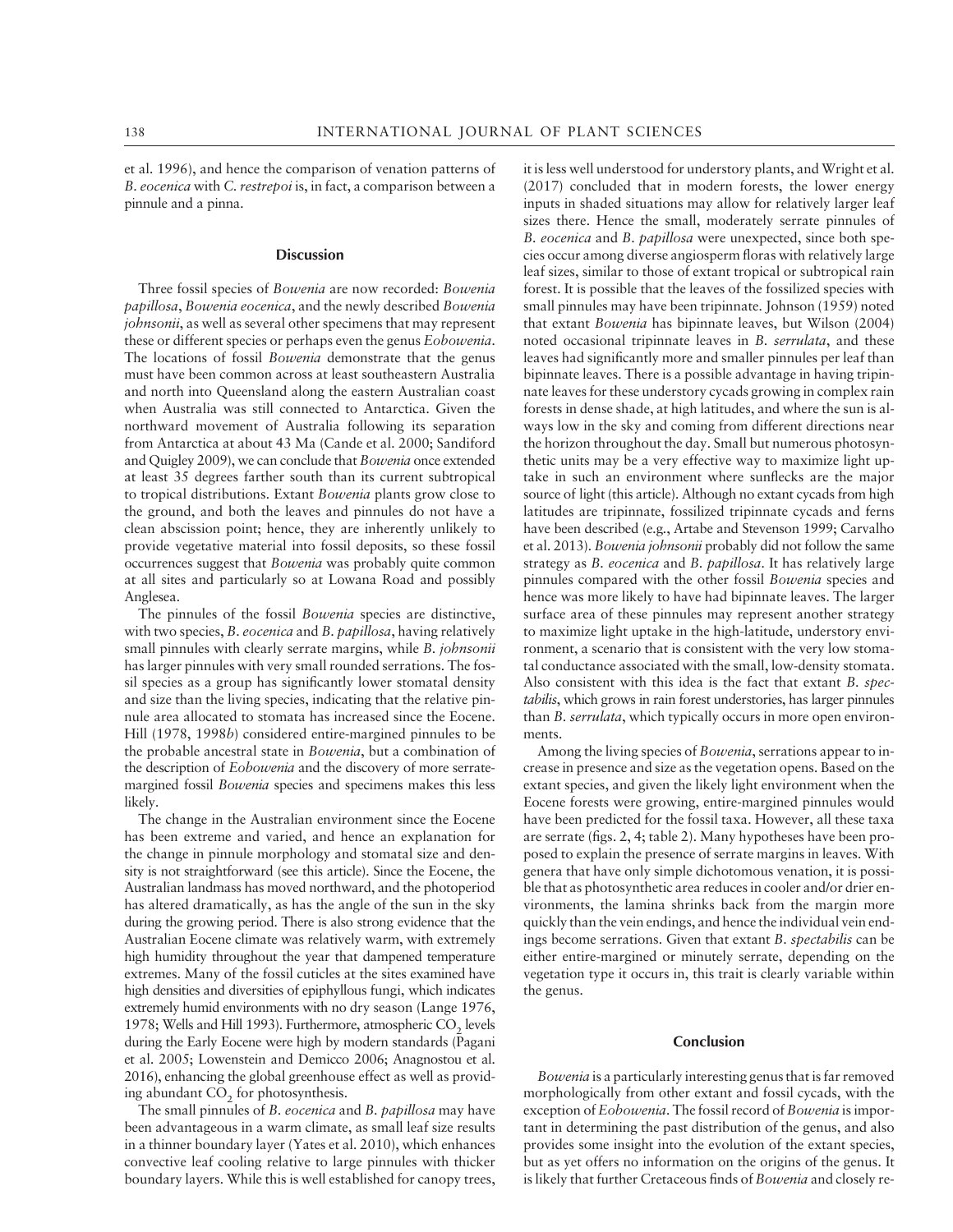lated taxa will be required to answer more detailed questions about the evolution of this genus.

### Acknowledgments

We thank the Queensland Herbarium (BRI), National Herbarium of Victoria (MEL), and Australian Tropical Herbarium (QRS) for providing specimens and the South Australian Her-

- Acuña-Castillo R, W Marín-Méndez 2013 Comparative anatomy of leaflets of Zamia acuminata and Z. pseudomonticola (Zamiaceae) in Costa Rica. Rev Biol Trop 61:539–546.
- Anagnostou E, EH John, KM Edgar, GL Foster, A Ridgwell, GN Inglis, RD Pancost, DJ Lunt, PN Pearson 2016 Changing atmospheric CO<sub>2</sub> concentration was the primary driver of early Cenozoic climate. Nature 533:380–384.
- Archangelsy S 1966 New gymnosperms from the Ticó Flora, Santa Cruz Province, Argentina. Bull Br Mus (Nat Hist) 13:261–295.
- Artabe AE, DW Stevenson 1999 Fossil Cycadales of Argentina. Bot Rev 65:219–238.
- Barnes RW, RS Hill 1999 Macrofossils of Callicoma and Codia (Cunoniaceae) from Australian Cainozoic sediments. Aust Syst Bot 12: 647–670.
- Basinger JF, DC Christophel 1985 Fossil flowers and leaves of the Ebenaceae from the Eocene of southern Australia. Can J Bot 63:1825–1843.
- Bigwood AJ, RS Hill 1985 Tertiary Araucarian macrofossils From Tasmania. Aust J Bot 33:645–656.
- Blackburn DT 1981 Tertiary megafossil flora of Maslin Bay, South Australia: numerical taxonomic study of selected leaves. Alcheringa 5:9–28.
- Bogler DJ, J Francisco-Ortega 2004 Molecular systematic studies in cycads: evidence from trnL intron and ITS2 rDNA sequences. Bot Rev 70:260–273.
- Cande SC, JM Stock, RD Müller, T Ishihara 2000 Cenozoic motion between East and West Antarctica. Nature 404:145–150.
- Carpenter RJ, MP Goodwin, RS Hill, K Kanold 2011 Silcrete plant fossils from Lightning Ridge, New South Wales: new evidence for climate change and monsoon elements in the Australian Cenozoic. Aust J Bot 59:399–425.
- Carpenter RJ, RS Hill, LJ Scriven 2006 Palmately lobed Proteaceae leaf fossils from the Middle Eocene of South Australia. Int J Plant Sci 167:1049–1060.
- Carpenter RJ, GJ Jordan, RS Hill 2007 A toothed Lauraceae leaf from the Early Eocene of Tasmania, Australia. Int J Plant Sci 168:1191– 1198.
- 2016 Fossil leaves of Banksia, Banksieae and pretenders: resolving the fossil genus Banksieaephyllum. Aust Syst Bot 29:126– 141.
- Carpenter RJ, GJ Jordan, MK Macphail, RS Hill 2012 Near-tropical Early Eocene terrestrial temperatures at the Australo-Antarctic margin, western Tasmania. Geology 40:267–270.
- Carpenter RJ, MK Macphail, GJ Jordan, RS Hill 2015 Fossil evidence for open, Proteaceae-dominated heathlands and fire in the Late Cretaceous of Australia. Am J Bot 102:2092–2107.
- Carvalho MR, P Wilf, EJ Hermsen, MA Gandolfo, NR Cúneo, KR Johnson 2013 First record of Todea (Osmundaceae) in South America, from the early Eocene paleorainforests of Laguna del Hunco (Patagonia, Argentina). Am J Bot 100:1831–1848.

Chamberlain CJ 1912 Two species of Bowenia. Bot Gaz 54:419–423.

Chaw SM, TW Walters, CC Chang, SH Hu, SH Chen 2005 A phylogeny of cycads (Cycadales) inferred from chloroplast matK gene, barium (AD) and Melbourne Museum for fossil specimen loans. We also thank the Exploration Data Centre of the Geological Survey of Queensland for core samples, Dr. Mike Macphail for opinions on the palynology of key sites, and the Australian Research Council for the funding that made this research possible. We are especially grateful to Professor Sergio Archangelsky and Dr. L.C.A Martínez for providing images of the holotype of Eobowenia incrassata.

Literature Cited

trnK intron, and nuclear rDNA ITS region. Mol Phylogenet Evol 37:214–234.

- Christophel DC 1980 Occurrence of Casuarina megafossils in the Tertiary of southeastern Australia. Aust J Bot 28:249–259.
- 1984 Early Tertiary Proteaceae: the first floral evidence for the Musgraveinae. Aust J Bot 32:177–186.
- 1989 Evolution of the Australian flora through the Tertiary. Plant Syst Evol 162:63–78.
- 1994 The early Tertiary macrofloras of continental Australia. Pages 262–275 in R Hill, ed. History of the Australian vegetation: Cretaceous to recent. Cambridge University Press, Cambridge.
- Christophel DC, DT Blackburn 1978 Tertiary megafossil flora of Maslin Bay, South Australia: a preliminary report. Alcheringa 2:311– 319.
- Christophel DC, WK Harris, AK Syber 1987 The Eocene flora of the Anglesea locality, Victoria. Alcheringa 11:303–323.
- Christophel DC, SD Lys 1986 Mummified leaves of two new species of Myrtaceae from the Eocene of Victoria, Australia. Aust J Bot 34:649–662.
- Coiro M, C Pott 2017 Eobowenia gen. nov. from the Early Cretaceous of Patagonia: indication for an early divergence of Bowenia? BMC Evol Biol 17:97.
- Condamine FL, NS Nagalingum, CR Marshall, H Morlon 2015 Origin and diversification of living cycads: a cautionary tale on the impact of the branching process prior in Bayesian molecular dating. BMC Evol Biol 15:65.
- Conran JG, RJ Carpenter, GJ Jordan 2009 Early Eocene Ripogonum (Liliales: Ripongonaceae) leaf macrofossils from southern Australia. Aust Syst Bot 22:219–228.
- Foster CB, WK Harris 1981 Azolla capricornica sp. nov. First Tertiary record of Azolla Lamarck (Salviniaceae) in Australia. Trans R Soc S Aust 105:195–204.
- Greenwood DR 1987 Early Tertiary Podocarpaceae: megafossils from the Eocene Anglesea Locality, Victoria, Australia. Aust J Bot 35:111–133.
- 1994 Palaeobotanical evidence for Tertiary climates. Pages 44-59 in R Hill, ed. History of the Australian vegetation: Cretaceous to recent. Cambridge University Press, Cambridge.
- Greguss P 1968 Xylotomy of the living cycads with a description of their leaves and epidermis. Akademiai Kiado, Budapest.
- Hill KD 1998a Stangeriaceae. Pages 636–637 in AE Orchard, ed. Flora of Australia. Vol 48. Ferns, gymnosperms and allied groups. ABRS/CSIRO, Melbourne.
- Hill KD, MW Chase, DW Stevenson, HG Hills, B Schutzman 2003 The families and genera of cycads: a molecular phylogenetic analysis of Cycadophyta based on nuclear and plastid DNA sequences. Int J Plant Sci 164:933–948.
- Hill RS 1978 Two new species of Bowenia Hook, ex Hook, f. from the Eocene of eastern Australia. Aust J Bot 26:837–846.
- 1980 Three new Eocene cycads from eastern Australia. Aust J Bot 28:105–122.
- 1982 The Eocene megafossil flora of Nerriga, New South Wales, Australia. Palaeontogr Abt B 181:44–77.